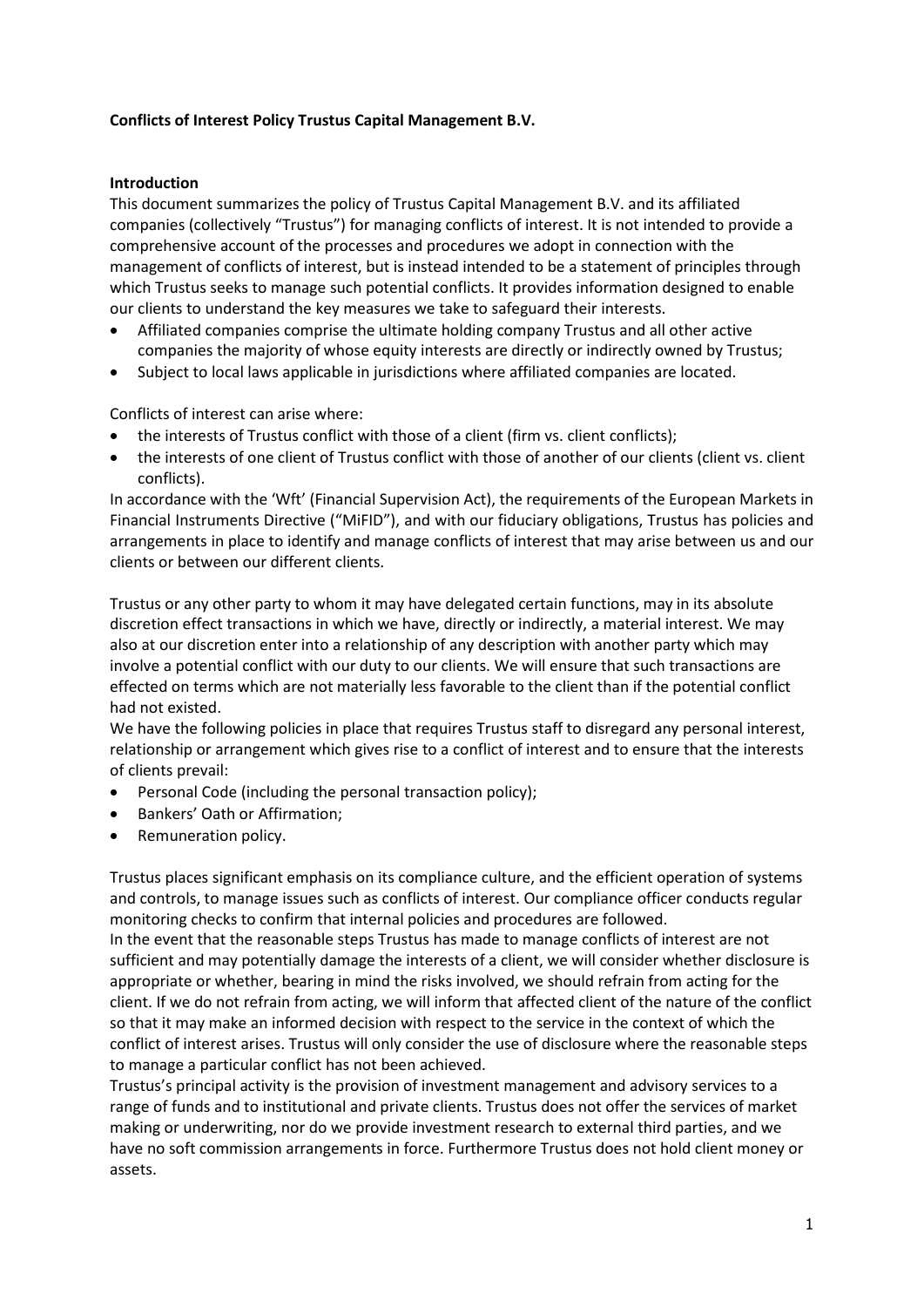Investment decisions are made by Trustus's Investment Committees, except in strictly controlled circumstances where only fund managers have limited discretion. Accordingly no single person has the opportunity to effect transactions for their personal interest. We do not therefore have the potential conflicts of interest that arise from such services and activities.

# **Potential areas of conflict identified**

## **Firm vs. client conflicts**

*Connected entity investment decisions* – Trustus acts as manager, investment manager, advisor or general partner to and may receive different rates of remuneration, including investment management/ advisory fees and performance fees from multiple client accounts. Whilst we may make decisions to buy or sell securities or other investments for one account and not another account, which may affect relative performance and hence the value of our remuneration based thereon, we will at all times have regard to our obligations to each client, taking into account such clients' investment restrictions and other relevant factors.

*Trustus staff personal investments* - certain directors and employees of Trustus or of an affiliated company may hold or deal for their personal account in securities of a client or of any issuer in which securities or investments are held or dealt in on behalf of a client. They may also deal, outside closed periods, in the securities of the ultimate holding company, Trustus, or in the case of joint ventures, hold shares or other investments in an affiliated company. All Trustus directors and employees are subject to the Trustus Personal Code.

*Gifts and benefits* - gifts and entertainment may on occasions be offered to Trustus directors and employees by clients, suppliers or others who provide services to, or receive services from Trustus, and this is subject to our strict gifts and benefits policy, as described in our Trustus Personal Code. *Staff additional positions* - employees of Trustus may take on secondary jobs and responsibilities outside of Trustus. This could include acting as a director of a client or of any issuer in which securities or investments are held or dealt in on behalf of a client. As set out in the Code of Conduct and their Contract, the employee who assumes, or intends to assume, a secondary job, or responsibility in another organization is required to report this to Compliance. If it is determined that the responsibility or activity concerned is potentially incompatible the employee can be instructed to decline or relinquish that secondary responsibility or to change its specifications.

*Remuneration* -Trustus has a remuneration policy that is established to align remuneration with the risk control framework, and refrain from encouraging employees to take unnecessary risks. The Trustus Remuneration policy can be found on [www.trustus.nl](http://www.trustus.nl/) (Dutch only).

#### **Trustus managed investment funds**

Trustus manages several UCITS and AIFs, as well as individual portfolios of client assets. In these individual portfolios, Trustus may make decisions for a client to buy or sell units, shares or other investments in funds, investment companies or other entities to which Trustus is the managing director or the investment manager (for example for a fund of fund). Trustus may potentially charge management fees for both investments. A client approves (in the asset management contract) of Trustus investing its assets in funds, investment companies or other entities to which Trustus is the manager. Trustus can do so solely when is acted in the best interests of the client and the investments are in line with the investment strategy of client assets.

*Costs due to in- and outflow in investment funds -* In order to protect the existing investors in the investment funds managed by Trustus against transaction costs the fund makes for inflow and outflow of investors, the investment funds apply a swing price for subscriptions and redemptions or a subscription or redemption fee. This is outlined in the prospectus of the different funds. *Changing or setting up new investment funds* - With regard to the investment funds that Trustus manages, Trustus may from time to time wish to take decisions that materially affect the fund, for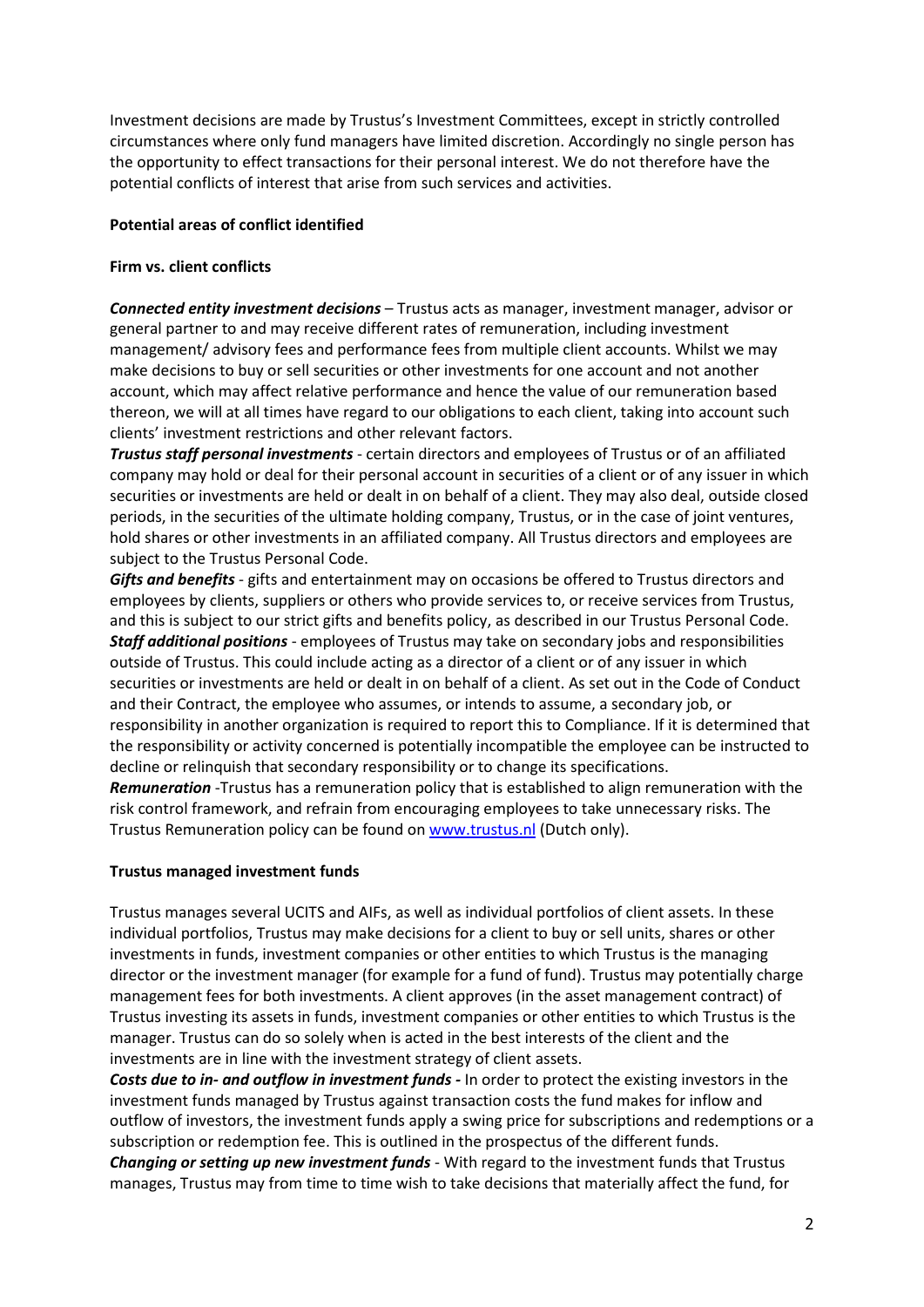instance in changing of investment policies, changes of costs or mergers of investments funds. For setting up a new fund under the AIFMD license, Trustus has implemented a Product Approval Procedure, consisting of representatives of Management, Compliance and Risk department. Conflicts of Interest are a key topic addressed in the approval and review process, of which meeting minutes are recorded.

*Investment as principal* -Trustus has from time to time taken, and may from time to time take a longterm or short-term position in a fund managed by Trustus for clients to provide seed capital or establish a solid platform for the future growth of such fund, moreover this will align interest of Trustus with those of our clients.

*Supervisory Board* – The members of the Supervisory Board of Trustus's managed investment funds, with an interest in Trustus, will withhold their votes in case of a possible conflict of interest between Trustus and the investment funds.

#### **Client vs. client conflicts**

*Allocation of transactions in investments* - aggregated transactions, including costs and expenses thereof, are allocated to ensure that our clients have broadly equal access to a similar quality and quantity of suitable investment transactions, amongst others. Our policy further requires all allocations to be effected at the same price, but in very limited instances this may not be achievable due to the mechanics of certain markets.

*Transactions between clients* - Trustus may in certain circumstances effect a transaction between clients whereby one client buys an asset from another client for reasons that are beneficial to each client, on arms' length terms. For example, a transaction between clients may be appropriate when a client fund has an obligation to meet applicable investment restrictions or investor redemption requirements, and where Trustus determines that the investment continues to represent a valid opportunity to generate added value for one or more other clients to acquire the investment. *Issue of regular portfolio information* – Trustus may from time to time provide investors holding security interests in certain public client funds with regular portfolio or other information, comprising detail that is not routinely available to other investors in the same client fund. To the extent permitted by applicable laws and regulations, we will provide portfolio information on request to any investor in such public client funds.

# **Confidential information**

*Unpublished price-sensitive information* – During the course of Trustus's business activities in connection with the making, monitoring and realization of investments held or dealt in on behalf of certain clients, there may be occasions when directors and employees of Trustus become aware of unpublished price sensitive information concerning listed securities. The release of or acting upon unpublished price-sensitive information (insider dealing) can in certain countries be a criminal and civil offence and is strictly prohibited by law and by Trustus's insider dealing policies. *Commercially sensitive information* **–** similarly, Trustus's business activities may cause directors and employees of Trustus to become aware of information that could affect the commercial interests of certain third parties involved in a transaction. Accordingly, where Trustus receives such confidential information under the terms of a confidentiality agreement, it has a duty to keep that information confidential.

*Record Keeping* - Trustus will maintain records of actual and potential conflicts and the procedures in place to manage them in accordance with its regulatory obligations.

*Periodic review* - Trustus evaluates annually if this conflicts of interest policy should be adapted. If necessary, the policy will be adjusted.